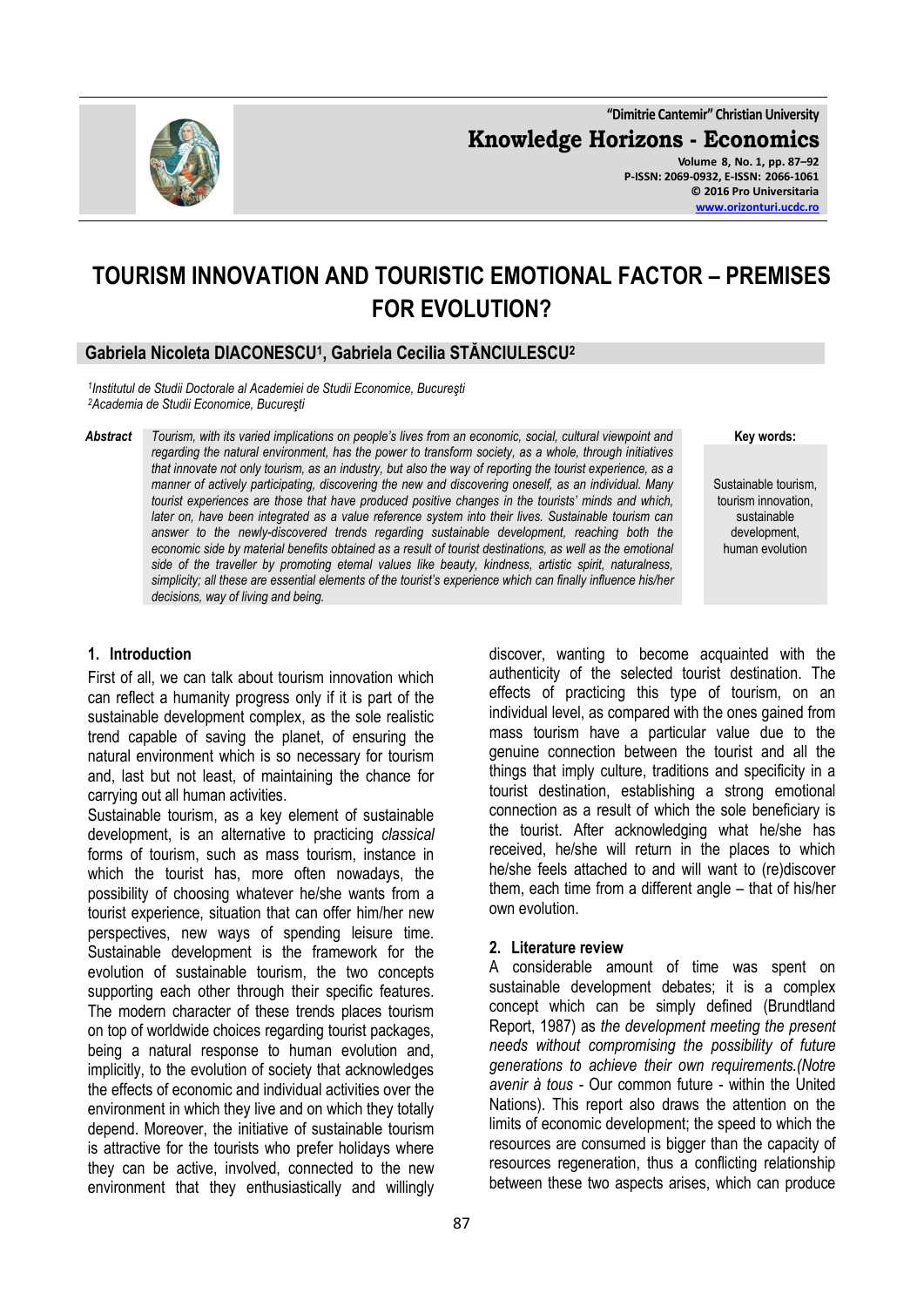various imbalances on a tourism level. If the laws of economy referred only to the connection between needs and resources, later on (HasnaVancock, 2007) brings into discussion the 3 pillars of sustainable development, which *involve the simultaneous exercise of the economic prosperity, of environmental quality and of social equity known as being the three sizes.*  Furthermore, Vancock places emphasis on man's evolution, as a self and environmentally responsible entity, thus *durability is a process involving a development of all the aspects of human life, which affects subsistence.* Man, as the cell of society, is again the main factor of becoming aware of the consequences that sustainable development has over himself/herself, being the one that beneficiates from it, *sustainable development is associated with quality of life[…] Sustainable development is the upper stage of the evolutionary and accumulative process "Growth-Development-*Progress"(Stănciulescu and Bulin, 2012). Moreover, the stage of human development can be proved through the degree of awareness and selfconsciousness, as Alexander (Spirkin, 1983) *asserts awareness, understood as the evaluative aspect of consciousness, is the highest level of regulation of human activity on the basis of accepted values, moral and other social standards. Awareness also presupposes a person's ability to analyse the motives of his own behaviour and choose the most rational means of achieving his aims in accordance with the moral standards accepted in society.* All these arguments strengthen the idea of the tourist's human quality who chooses the type of tourism appropriate to his/her inner structure, to his/her aspirations, values and requirements, briefly his/her choices, including the touristic ones, expressing who he/she is.

Whereas sustainable tourism is concerned, it can be defined as *a form of tourism whose mainly aim is to involve local community in tourism initiatives with longterm benefits providing support for economic, cultural, social residents (Stănciulescu and Diaconescu, 2015).* Furthermore, *sustainable tourism requires a careful understanding of the relationship between the local community and environment, and also stresses the connection between political, economic, cultural community* (Hall and Richards, 2000).

### **3. Excellence and Innovation in Tourism (UNWTO Awards)**

If the first part of this paper focused on tourism demand and on how a responsible tourist should behave, the article continues, integrating the image of tourism, by presenting the best practices as offers and initiatives in tourism.

Word Tourism Organisation (UNWTO), part of the United Nations, is an agency that promotes good practices in tourism, by accentuating responsible and sustainable tourism, promoter of economic development and natural environment conservation. UNWTO encourages the implementation of the *Global Code of Ethics for Tourism* for the development of the socio-economic involvement of tourism, with a minimum of negative effects and supports the tourism that reaches *Sustainable Development Goals (SDGs).*

UNWTO generates market knowledge, promotes competitive and sustainable tourism policies and instruments, fosters tourism education and training, and works to make tourism an effective tool for development through technical assistance projects in over 100 countries around the world.

UNWTO's membership includes 157 countries, 6 Associate Members and over 480 Affiliate Members representing the private sector, educational institutions, tourism associations and local tourism authorities. (UNTWO).

The main programmes carried out by UNWTO are: Destination Management & Quality Programme;<br>Education and Training: Ethics and Social Education and Training; Responsibility; Information Resources & Archives Programme; Institutional Relations and Resource Mobilization; UNWTO Knowledge Network; Tourism Market Trends; Resilience of Tourism Development; Governing Bodies; Statistics and Tourism Satellite Account; Sustainable Development of Tourism; etc. Proiectele implementate de UNWTO: Agora; Consulting Unit on Tourism and Biodiversity; Hotel Energy Solutions and Protect Children.

Some of the *UNWTO Ulysses Awardees for Innovation (2015)* are:

1. UNWTO Ulysses Award for Innovation in Public Policy and Governance: Domestic Tourism Promotion Initiative "Y tú, qué planes?", Commission for the Promotion of Exports and Tourism - PromPeru (Peru)

First Runner-up: The Use of Open Innovation in Co-Creating Vienna's Tourism Strategy 2020, Vienna Tourist Board (Austria).

Second Runner-up: Fragrances and Tastes of Lošinj, Mali Lošinj Tourist Board (Croatia).

2. UNWTO Ulysses Award for Innovation in Non-Governmental Organizations: Visit Amsterdam, See Holland, Amsterdam Marketing (The Netherlands).

First Runner-ups: Conserving Wildlife and Empowering Communities in Namibia, World Wildlife Fund for Nature (Namibia) and Taste of Fethiye, The Travel Foundation (Turkey).

Second Runner-up: Promotion of Local Culture in the Sundarbans Impact Zone in Bangladesh through Cultural Ecotourism and Entrepreneurship, Relief International – UK (Bangladesh).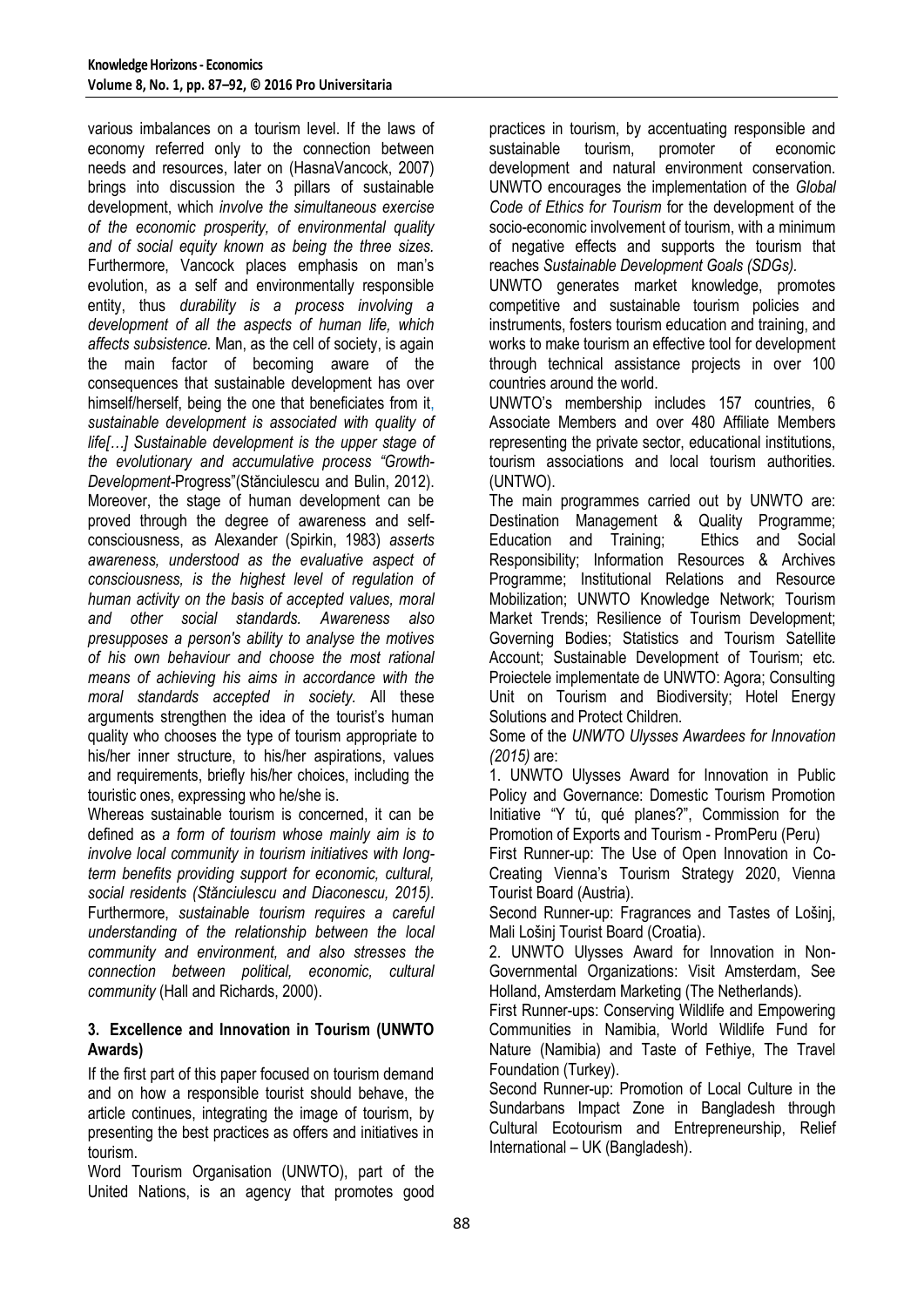3. UNWTO Ulysses Award for Innovation in Research and Technology: Visit Europe iPad App, European Travel Commission.

First Runner-up: Key Figures: Amsterdam as a Convention Destination, Amsterdam Marketing (The Netherlands).

Second Runner-ups: Building a Community of Conscious Globetrotter Making a Positive Impact through Ethical and Responsible Tourism, Freeedom – Explore Experience Empower (Australia) and China Tourism Economy Monitoring and Early Warning System, China Tourism Academy (China).

**●***Domestic Tourism Promotion Initiative "Y tú, qué planes?", Commission for the Promotion of Exports and Tourism - PromPeru (Peru)* is the winner of Award for Innovation in Public Policy and Governance.

*¿Y tú que planes?* aimed: promoting the inbound tourism by launching economic tours to travel across the country's inner regions; domestic tourism with long holidays for public sector workers; encouraging peruvian families to visit sites across the country; very affordable tourist packages which are available for travelers, both domestic and foreign, in the long holiday.

Over two millions of Peruvians will travel during Easter Holidays to different parts of the country, thus generating over US\$ 250 million in revenues, the National Chamber of Tourism (Canatur).

According to a study by Peru's Export and Tourism Promotion Commission (Comisión de Promoción del Perú para la Exportación y el Turismo, PromPerú), in 2013 the majority of international tourists, some 61% of the total, travelled to Peru for recreational reasons, while 14% visited to see family and friends. Business tourists continue to represent a significant share of the pie at 13%, while the remaining 12% selected other reasons for visiting. International tourists stay on average 10 days and spend \$99 daily, an increase from \$84 in 2012, making the average spend \$990 per trip.

**●** *The Use of Open Innovation in Co-Creating Vienna's Tourism Strategy 2020, Vienna Tourist Board (Austria)* was first runner-up at this category.

*GLOBAL Vienna 2020.* Vienna positions itself as a global player to score in the global tourism market, in keeping with the motto "Vienna welcomes the world" (UNWTO, 2014).

*SMART Vienna 2020* blends the qualities of Vienna as a city that embraces a culture of sustainability and excels at smart urban technologies and intelligent mobility solutions in order to present it as a "smart tourism city" – a city that offers both visitors and residents an exciting yet relaxed, authentic, comfortable and "green" urban experience.

*PREMIUM Vienna 2020* embodies a strategy of quality leadership that makes the experience of being a guest of Vienna unique and builds on the image of Vienna as a city of elegance and exquisite *joie-de-vivre.*

**●** *Fragrances and Tastes of Lošinj, Mali Lošinj Tourist Board (Croatia)*

This project connects various public-private partnerships; supported the concept of health, vitality, biodiversity, sustainable development and responsible tourism;

- The core principles sustainability and responsibility; there is a center of excellence, ensuring education programs for children to adult and lifelong learning programs;

- first aim - educating the citizens about the importance of environmental protection, protection of health and plants, how plants can be used in aromatherapy.

- there has been used questionnaires to measure the satisfaction of our guests and citizens with destination tourism in general and the Fragrances and Tastes of Lošinj project specifically, to measure the satisfaction of citizens, they believe that only a satisfied destination citizen can be a good host!".

**●** *Visit Amsterdam, See Holland, Amsterdam Marketing (The Netherlands)* - the winner for innovation in nongovernmental organizations.

The main characteristics for this initiative:

- unique cooperation between Amsterdam Marketing, the regional, local and provincial authorities, the local and regional tourist boards, and entrepreneurs in the tourism, culture and transport sector;

- developed marketing model with respect for the different goals of all public and private partners, the politicians, the inhabitants and a keen development concept in which roles and responsibilities were clearly defined;

- merging the individual interests into clusters, based on well elaborated research;

- a joint marketing proposition for the city and region, and targets and goals which projected a clear benefit for all participants.

**●** *Conserving Wildlife and Empowering Communities in Namibia, World Wildlife Fund (WWF) for Nature (Namibia)*

In August 2011, Namibia, Angola, Botswana, Zambia and Zimbabwe signed a treaty to pool their resources and reach across their borders in the name of conservation. This cross-border collaboration addresses the urgent threats of poaching and climate change and potentially allows wildlife to expand its range

WWF will use the experience gained by supporting Namibia's successful conservancy program to help communities and governments manage their resources better, assist in the development of the area as a tourist destination, and help create corridors that give wildlife the freedom to roam. As communities begin to improve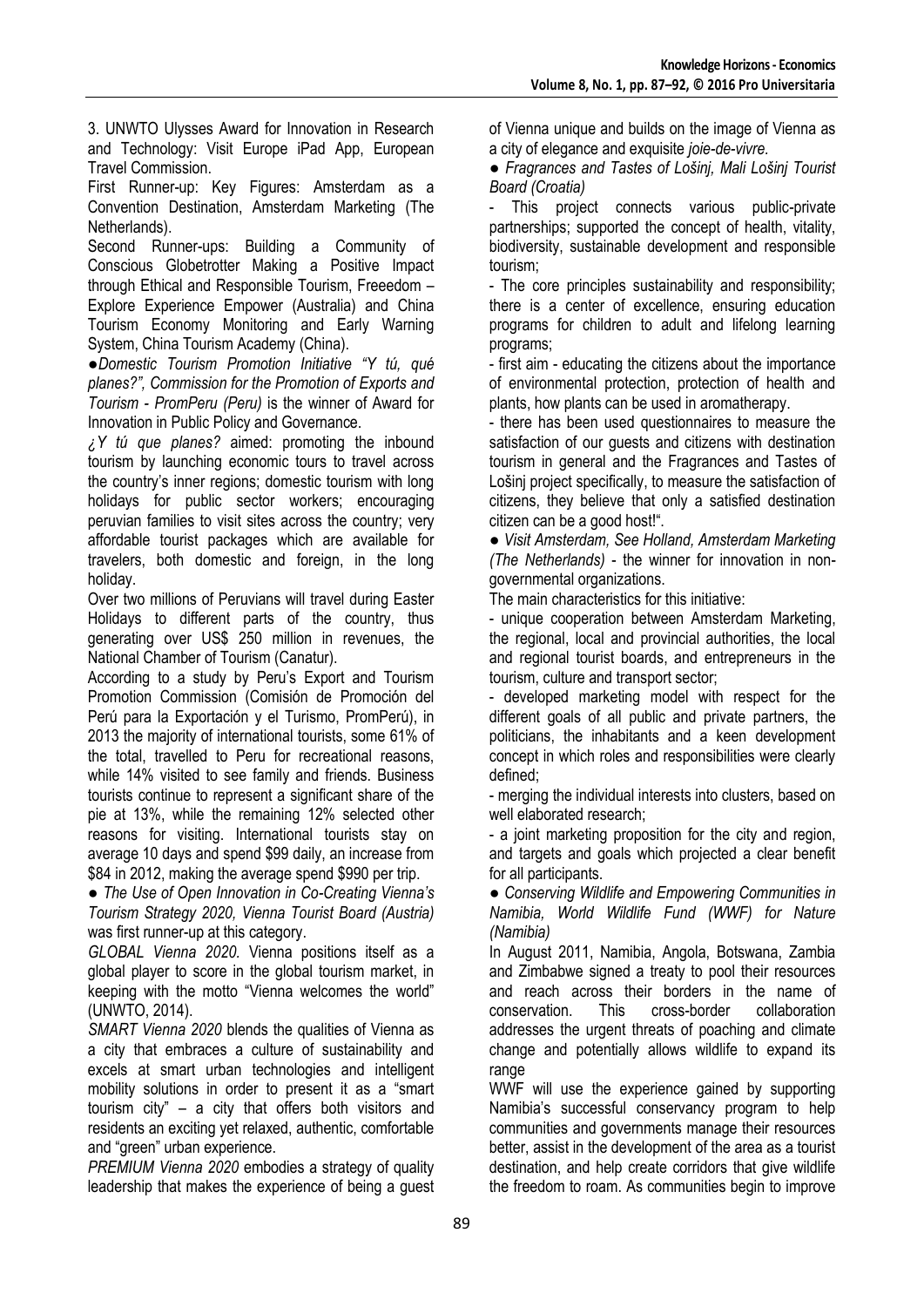the management of their own resources, there will be more opportunities for jobs and sources of income.

WWF's work in Namibia focuses on supporting their communal conservancy program - a successful model for balancing the needs of people and wildlife. We partner with local communities to help them manage their natural resources and ensure a future that includes healthy wildlife populations and sustainable economic growth. Today, there is a direct relationship between the health of wildlife populations and prosperity of local communities. As a result, poaching has declined dramatically and there are now restored populations of numerous species. Building off of the success of the conservancy program, we now partner with governments and other entities to conserve biodiversity across large landscapes made up of conservancies, national parks, other state-managed protected areas, and private land.

**●** *Taste of Fethiye, The Travel Foundation (Turkey)* Project aims include:

- helping hotels in the Fethiye region buy produce from local farmers;

- helping local farmers to better understand the needs of hotels, and plan their production cycles accordingly, and help them to market their goods successfully. Achievements:

- 2011 - workshops were held for farmers in the region, including advice on planning, collaboration of production and marketing to reduce waste and reduce costs. Written guidelines were also produced;

- in 2012 summer season, 32 local food events were held at hotels to help raise the profile of the produce, and the hoteliers supporting the local producers;

- in 2013 by switching to more sustainable agricultural practices, farmers have managed to reduce costs by 30% and achieve a 26% increase in profits;

- in 2014 878 tonnes of diverse, high quality, competitively-priced, fresh fruit and vegetables sustainably produced by 29 Taste of Fethiye farmers across six villages;

- in 2014, 254 tonnes of the produce was sold (via wholesaler) to hotels in Fethiye, and the remainder to other customers (via wholesaler);

- in the first three years of the project 2,109 tonnes of fresh fruit and vegetables have been produced, generating £510,923 in revenue.

**●** *Building a Community of Conscious Globetrotter Making a Positive Impact through Ethical and Responsible Tourism, Freeedom – Explore Experience Empower (Australia).*

- Freeedom is a brand new social enterprise, inspired by the belief that responsible tourism can eliminate poverty if social entrepreneurs and local communities have access to a more efficient and direct channel to markets through technology. Empowering others to become strong, self-sufficient agents of change .

- Freeedom aims to engage people in purposeful travel by leveraging technology and curating existing resources, guidelines and partnerships to make conscious travel easy.

- Leadership is not management. It is the purposeful use of collective wisdom, awareness, creativity and human skill to face difficult problems, drive change and unlock unseen potential by simply traveling responsibly and enjoying authentic experiences.

I have considered that I must present some of the globally recognised initiatives as regards best practices in tourism. I have selected, in particular, those projects that have adapted best to the principles of sustainable development, plus other nominations, in order to keep the balance and to compare different versions.

*¿Y túque planes?*, *Vienna's Tourism Strategy 2020*  and *Visit Amsterdam, See Holland, Amsterdam Marketing (The Netherlands)* are projects applied on and appropriate for the urban areas in which there are no crucial matters regarding environmental degradation or poverty, Vienna and Amsterdam being highly developed towns from an economic viewpoint.

Analysing the statistical data presented in the case study *¿Y túque planes?,* the development of domestic tourism is benefic because it allows residents and other people with lower income to enjoy long vacations at favourable prices. Local economy is indeed supported and it attracts medium and long- term investments in Peru, which can lead to obtaining some social benefits by creating more jobs, by developing local infrastructure, diversity of tourism- related services, the development of tourism businesses and other types of businesses.

In the case of *Vienna's Tourism Strategy 2020,* the globalisation which is promoted as one of its strategy pillars, as well as the other dimensions that support the strategy, have brought benefits more than significant for its economy and labour market. In 2013, it recorded 12.7 million overnight stays – by approx. 4.8 million more than just ten years previously, which corresponds to an increase by 60 percent over 2003. Convention tourism contributed to this outstanding performance with no less than 1.4 million overnight stays only in 2013. Over the past ten years, the number of conventions has more than doubled. The economy and labour market benefit enormously from this success. The tourism and leisure industry inter alia guarantees around 84,000 workplaces. Every million Euros spent by guests during their stay in Vienna create eleven new full-time workplaces. Vienna's attractiveness is also exemplified by its dynamic accommodation market. Based on all presented data, although reaching the social side of sustainable development by creating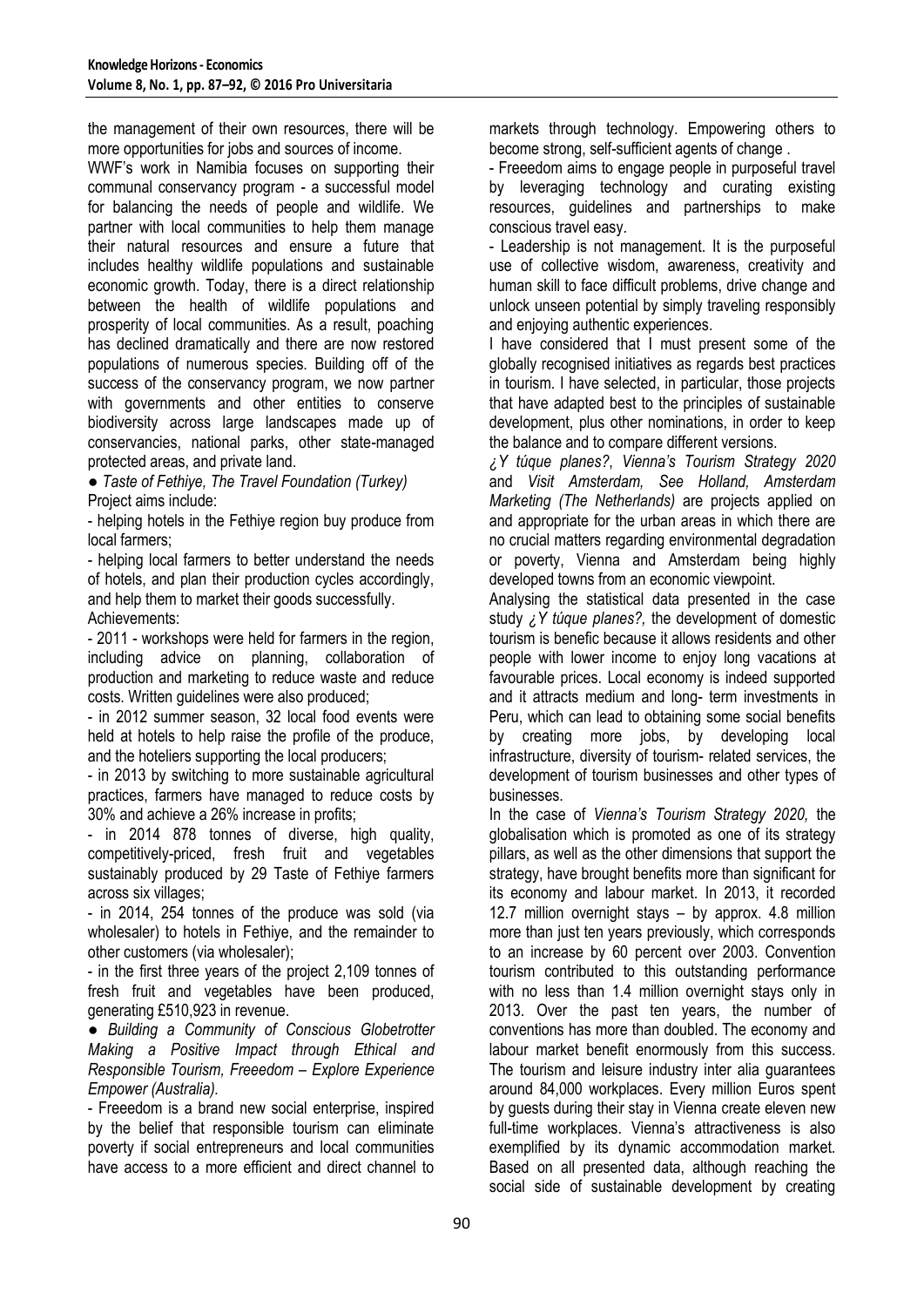workplaces, returning the money to local population etc.; these projects can have negative effects on tourist destinations through pollution caused by overcrowding the area, by massive construction to the detriment of the natural environment, by increasing globalization and thus gradual dissolution of cultural specific features (traditions, local habits) through conflicts that can be generated between the local community and tourists. Emphasis is not laid on education and openness to alternative tourism, these destinations are suitable for classical tourists, willing to pay more and preferring to engage less in their future tourist experience, to benefit from a comfortable tourism, with a pre-determined average route, discovering what all tourists are looking for, the authenticity factor being underrepresented if we refer to their intentions.

Analysing the projects whose contexts vary widely and the type of tourists, *Fragrances and Tastes of Lošinj, Taste of Fethiye, The Travel Foundation (Turkey) and Conserving Wildlife and Empowering Communities in Namibia, World Wildlife Fund (WWF) for Nature (Namibia)* have common and new elements as compared with urban tourism, e.g.:

- The efficient usage of local resources, especially the ones that present local specific characteristics, like in the case of Fragrances and Tastes of Lošinj, being created a sustainable model through which, with the help of local resources, one can support tourism, and tourism, in its turn, increases the quality of life

- Resources conservation is essential for the survival of the very poor communities in (Namibia) and also for the ones that want to maintain their standard of living or want to improve it (Taste of Fethiye, The Travel Foundation) and thus it is created a sustainable development pattern which supports local economy by maintaining its wild specificity - fauna and flora (Namibia), but also the creation of a sustainable needs chain, between the hotels' need for high quality products (demand) and the people's need for taking advantage of the local production/offer

- Educating communities in order to better respond to the demand for tourism, and to protect and support as a local population by reducing resources waste and costs - Educating children and youngsters in the cultural and local activities is vital for the continuity of traditions and project sustainability (Fragrances and Tastes of Lošinj) Concerning each person's freedom of acting, wherever he/she might live, regardless of his/her race, religion, area of activity, there is a project called *Building a Community of Conscious Globetrotter Making a Positive Impact through Ethical and Responsible Tourism, Freeedom – Explore Experience Empower (Australia).*It is the version with a high degree of universality and globalization for a problem still present in all countries in the world - that of applying the principles, values and projects that comply with the sustainable development specificity. The way of construction of this project, its innovative character and accessibility, gives it a special recognition, perfectly adapting not only to sustainable tourism, but also to the tendency of human evolution, by raising awareness through education and formation of values such as altruism, openness to new, adaptability, naturalness, simplicity; it is achieved a significant impact on human development of those participating in it and, last but not least, in winning some unique experiences through authenticity and emotional connection.

#### *4. The emotional factor in tourism experience and human evolution*

It must be made the distinction between the emotional factor as a tool to influence tourists to purchase a touristic package again, to become faithful in visiting a certain destinations, to which he feels deeply connected, and the emotional factor as the trigger for revelations, for discovery of answers, for (re)discovery of himself by strong impressions on the spiritual level that provides new and deep insight of life.

Education is also part of the emotional experience of an individual, being the way in which messages enter and remain in the mind and soul of a man. Responsible tourism is supported by education and its application is of great importance for modern society on its way to elevating the general and the tourism needs

Refining the consumption needs it depends on human quality of the individual, and, in terms of tourism, it depends on choosing experiences that actually sculpts the inside structure of the individual through communion with nature, opening the mind to understanding and becoming flexible regarding the new culture and traditions, active participating in local events and in solving the identified problems. Thus, the tourist evolves, and developing his intuition, he will know what to look for and where to look when he'll visit a destination, will recognize and choose what he has inside already and will remain open to learn, also.

Emotional factor is met especially in relationships between people, the connection between the tourist and local community is an example through the resident's stories, life experiences, hardships, failures or successes that can inspire and impress the tourist who listen them. By empathetic spirit and a good capacity to listen, the tourist receives narrated experiences as being his own, animated by the emotional factor, feeling joy, sadness, peace or love. These experiences, if they are experienced in a deep and conscious way, always remain as a souvenir for the tourist, being the precious milestones in his evolution.

Analyzing the types of tourism presented in this material, tourism practiced in urban areas has a